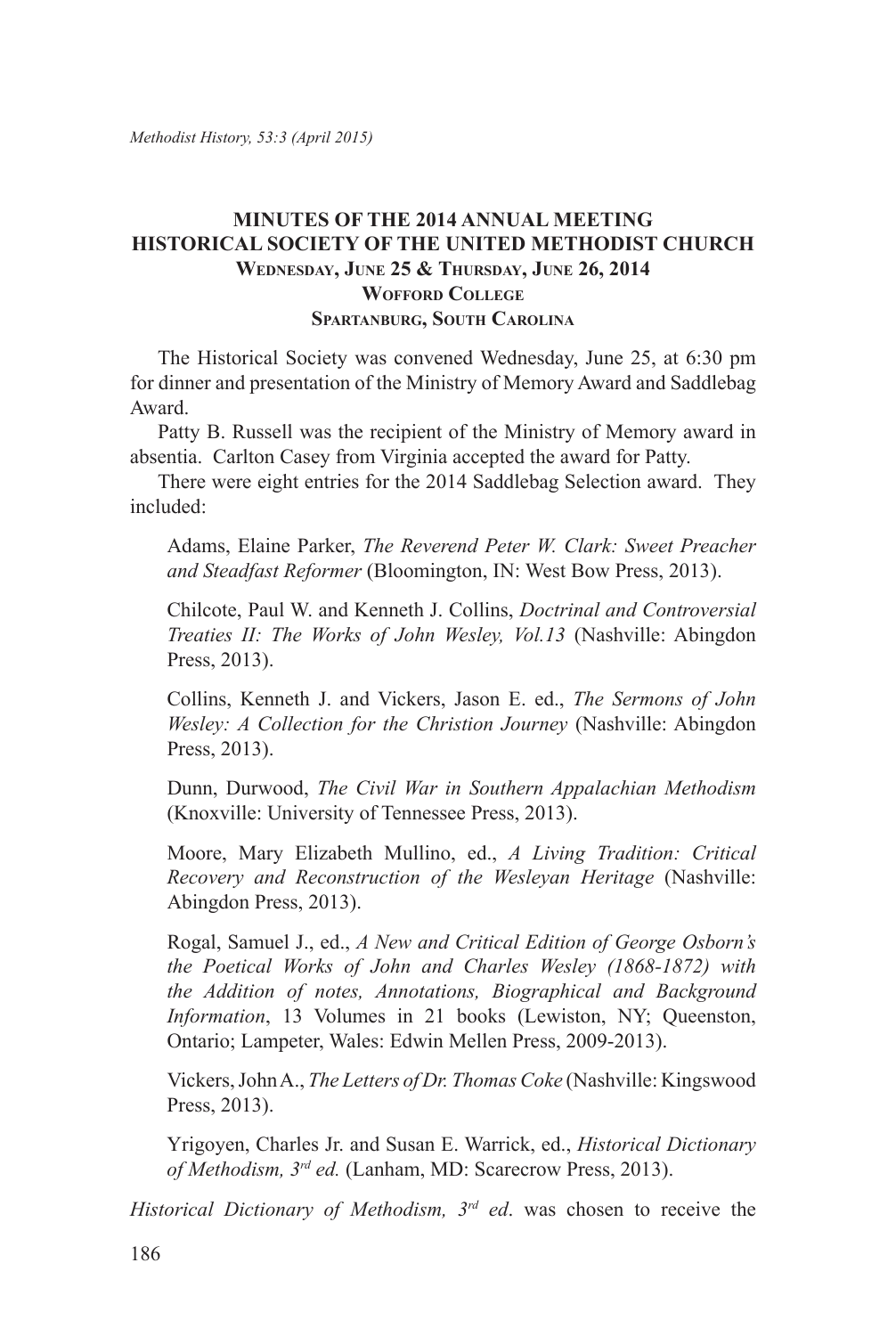Saddlebag Selection Award. Charles Yrigoyen and Susan E. Warrick, as well as Scarecrow Press, were not available to accept the award.

Dr. John M. Bullard talked on "Moravians and Methodist: The Love Feast." We sang two Moravian songs, "Christ, the Life of All the Living" and "Sing Hallelujah, Praise the Lord."

The meeting was recessed until 8:30 am, Thursday, June 26.

The Historical Society was reconvened Thursday, June 26, at 8:30 am. We reviewed what had taken place at the 10:15 am Executive Board meeting on Wednesday.

Dan started with a "Popcorn Prayer" . . . . We then returned to our board discussion regarding Guidelines for Groups Hosting HSUMC Annual Meetings. A motion was made and passed that we add a release for photographs to the Guidelines.

Under the registration materials we will add a pamphlet to be provided by HSUMC, and provide a CEU of 1 unit from the General Commission. We also discussed the need for contact information on how to handle health issues, falls, etc. Pat Thompson has the Guidelines on her computer and she will make these corrections and additions to that form.

#### **Secretary's Report:**

The report was approved as printed in the January, 2013, issue of *Methodist History*.

#### **Treasurer's Report/ Proposed Budget:**

The report was passed out with the proposed budget on the reverse. There was some discussion about changes made in the way of reporting. A motion was brought from the board to accept the proposed budget for the 2014-2015 year. The budget was passed. Pat Thompson was reconfirmed as the editor of the *Historian's Digest*.

#### **Membership Secretary's Report:**

Priscilla Pope-Levison will send out a letter to all who have not paid their dues. The membership secretary's report was received with 16 life members. There were only 6 new memberships this year. Membership is open all the time, but runs in quarters. All were encouraged to join if they are not members.

| <b>New Officers:</b>        | President: Priscilla Pope-Levison<br>Vice-President: Daniel Swinson<br>Secretary: Barbara Essen<br>Treasure: Kerri Shoemaker<br>Membership Secretary: Marge Benham |  |
|-----------------------------|--------------------------------------------------------------------------------------------------------------------------------------------------------------------|--|
| <b>Returning officers:</b>  |                                                                                                                                                                    |  |
| <b>Other Board members:</b> | General Secretary of GCAH: Fred Day<br>GCAH Representative: Linda Schramm<br>Historian's Digest Editor: Pat Thompson<br>Members of the Program Committee           |  |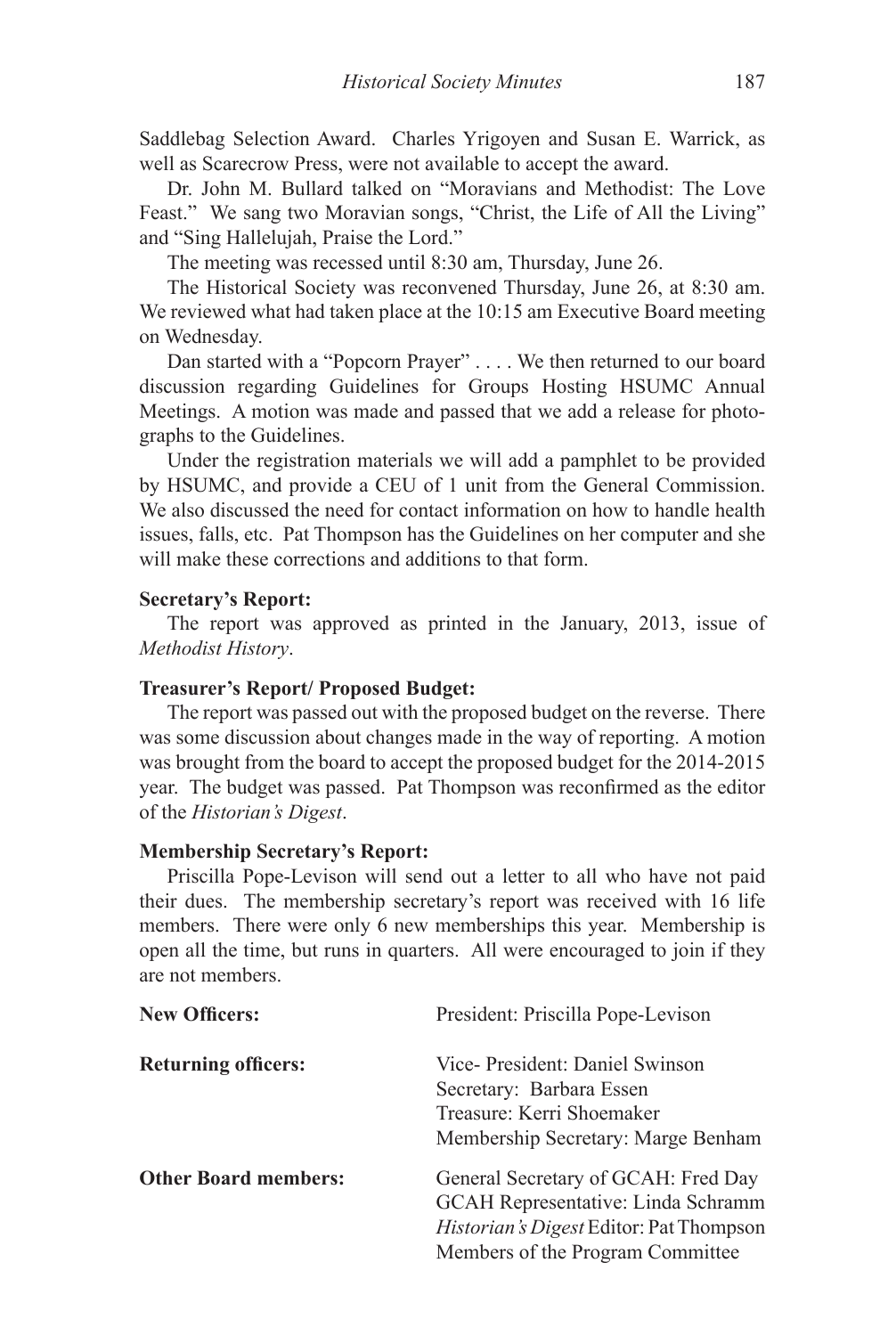### **Program Committee:**

Members-at-Large serve as the Program Committee: The board recommends Joyce E. Plyler to take Priscilla Pope Levinson's place on this board. Other members are Phil Lawton, and Dan Flores, serving for one more year of a two year term. Chris Shoemaker also continues on the committee and Dan Swinson as Vice President serves as the chair.

# **Ministry of Memory Award:**

John Baughman will be the 2015 recipient of the Ministry of Memory Award once confirmation is received from the body that nominated him. Otherwise the award will go to Richard Chrisman. Pat Thompson so moved and it passed.

# U**pcoming Meetings:**

Dan Swinson then announced the upcoming meetings as follows:

2015: North Central Jurisdiction and Eighth Historical Convocation in Chicago area, July 20-23. The meeting is to take place in Evanston, Illinois, at Garrett-Evangelical Theological School.

2016: We will meet with the Northeastern Jurisdiction in the Dover, Delaware area. This will be the anniversary of the Course of Study which started in 1816 in Baltimore. The dates are May 23-26. It will take place after their annual conference and before the Belmont Stakes.

2017: We will meet in Alaska with the Western Jurisdiction. Larry Hayden is working on this. We are trying to work around annual conference scheduling to be able to meet in June. They are open for us to have a major say in the planning of this meeting.

2018: We will be meeting in the South Central Jurisdiction, possibly at St. Louis, Missouri, in July.

# **Closing:**

The meeting was adjourned at 9:20 am.

Respectfully submitted, Barbara Essen, Secretary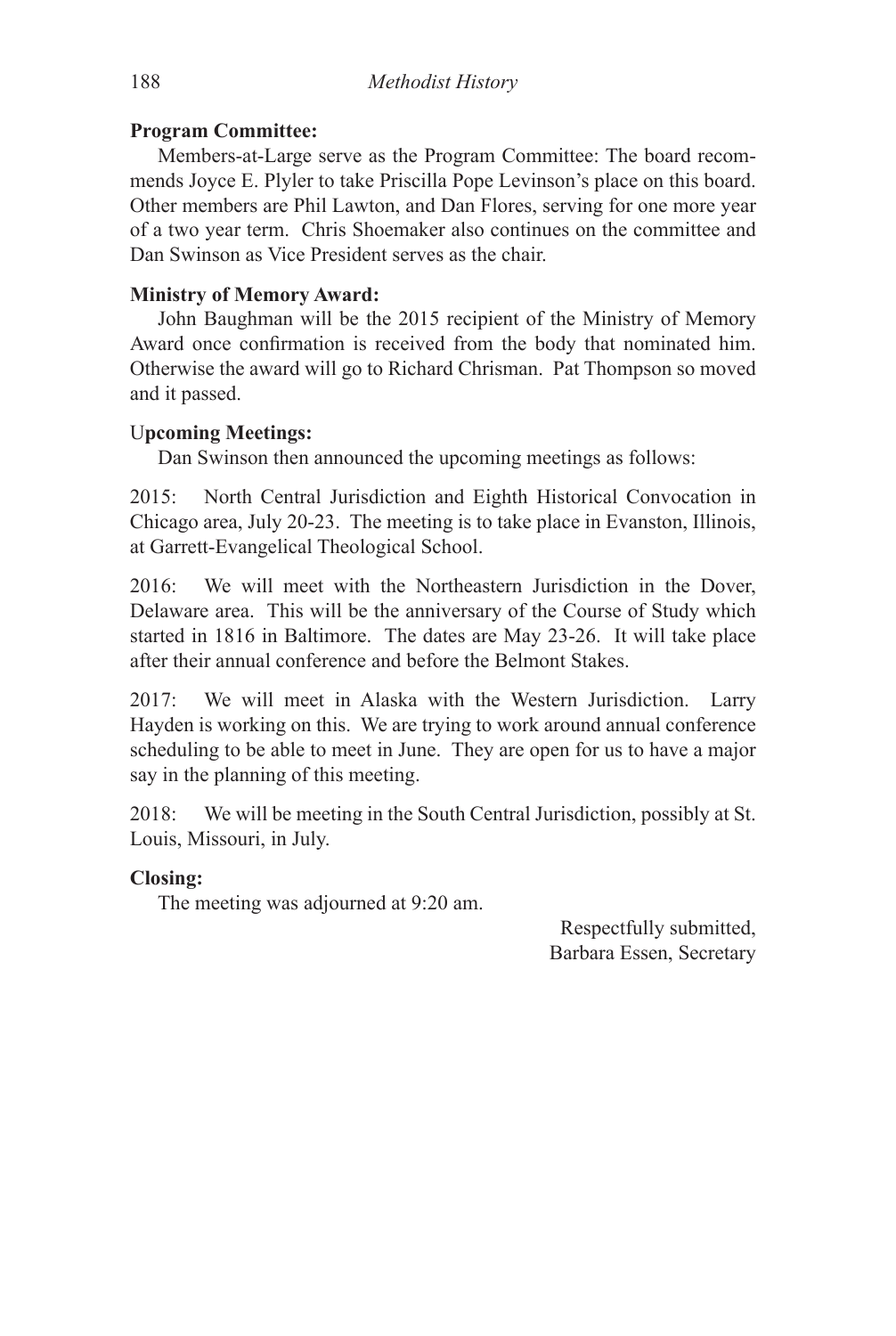# **The Eighth Historical Convocation**

# **Monday, July 20 – Thursday, July 23, 2015 Garrett-Evangelical Theological Seminary Evanston, Illinois**

The Eighth Historical Convocation is a joint meeting of the General Commission on Archives and History, The Historical Society of The United Methodist Church, the North Central Jurisdiction Commission on Archives and History, and the Commission on Archives and History of The Northern Illinois Conference of The United Methodist Church

# **Theme—"Diversity: It's Complicated"**

*United Methodism has always been diverse and has had a complicated relationship with that diversity.*

*The General Commission on Archives and History will hold its annual meeting from Saturday, July 18 through Monday, July 20. This schedule begins with the arrival of HSUMC, NCJCAH, and CAHNIC on Monday, July 20*.

#### **Monday, July 20**

Travel day for Historical Society and Jurisdictional Commission

1 p.m. to 6 p.m., Historical Society of The United Methodist Church Board meeting

(Dinner on your own)

7 p.m., Chapel of the Unnamed Faithful, Garrett-Evangelical Theological Seminary (G-ETS): Opening with greetings from area Bishop and G-ETS President and entertainment

Return to Hotel

#### **Tuesday, July 21**

Breakfast on your own

9 a.m., Room 205 G-ETS: Business meeting (Jurisdiction with HSUMC and other participants attending)

10:15 a.m., Break

10:30 a.m., Room 205 G-ETS: President's Inaugural Lecture by Dr. Priscilla Pope Levison of Seattle Pacific University

Noon, Room 205 and grounds (including lake front), Lunch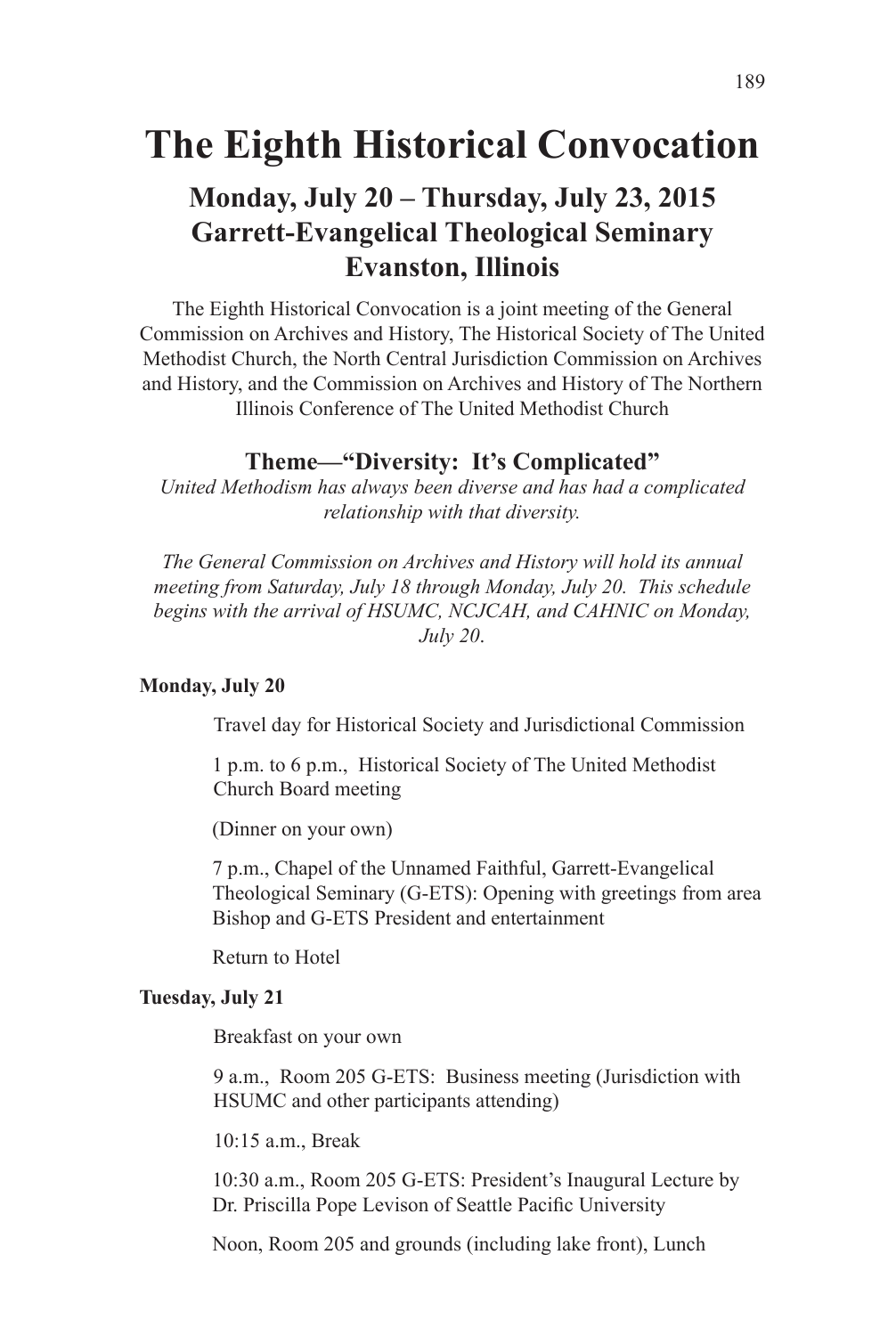1 p.m., Room 205 G-ETS: Lecture by Dr. M. Rene Johnson of Michigan on Native American Methodist preachers in the upper **Midwest** 

2:15 p.m., Break

2:30 p.m., Room 205 G-ETS: Business meeting (Jurisdiction with HSUMC and other participants attending)

6 p.m., Banquet at Evanston First United Methodist Church (catered by Tre Kronor Swedish Restaurant of Chicago), with HSUMC awards (Ministry of Memory, Saddlebag Selection); a brief presentation on the ministry of First Church; and perhaps a facility tour with emphasis on the Church's new Archives Room.

Return to Hotel

### **Wednesday, July 22 Tour Day**

The Tour Day will begin at 8:00 a.m. at the Frances Willard House and Museum in Evanston. At 8:45 a.m. we will board buses to drive by several sites significant to United Methodist history on the Northside of Chicago. We will have lunch, a tour, and a brief program at First United Methodist Church, Chicago (the Chicago Temple). In the afternoon, we will drive by Southside sites and stop at the new National Park Service Pullman Neighborhood location (including Greenstone United Methodist Church). We will finish the day with dinner at St. Mark United Methodist Church (formerly of the Lexington Conference, Central Jurisdiction).

At 7 p.m. at St. Mark, we will have a lecture by Dr. William (Bobby) McClain on the Central Jurisdiction.

Return to Hotel

#### **Thursday, July 23**

Breakfast on your own

9 a.m., Room 205 G-ETS: Lecture by Dr. Jaeyeon Lucy Chung, Director of the United Library at G-ETS on the archival implications of the theme of the event.

10 a.m., Break

10:15 a.m., Room 205 G-ETS: Business meeting (HSUMC with Jurisdiction and other participants attending)

Adjourn with lunch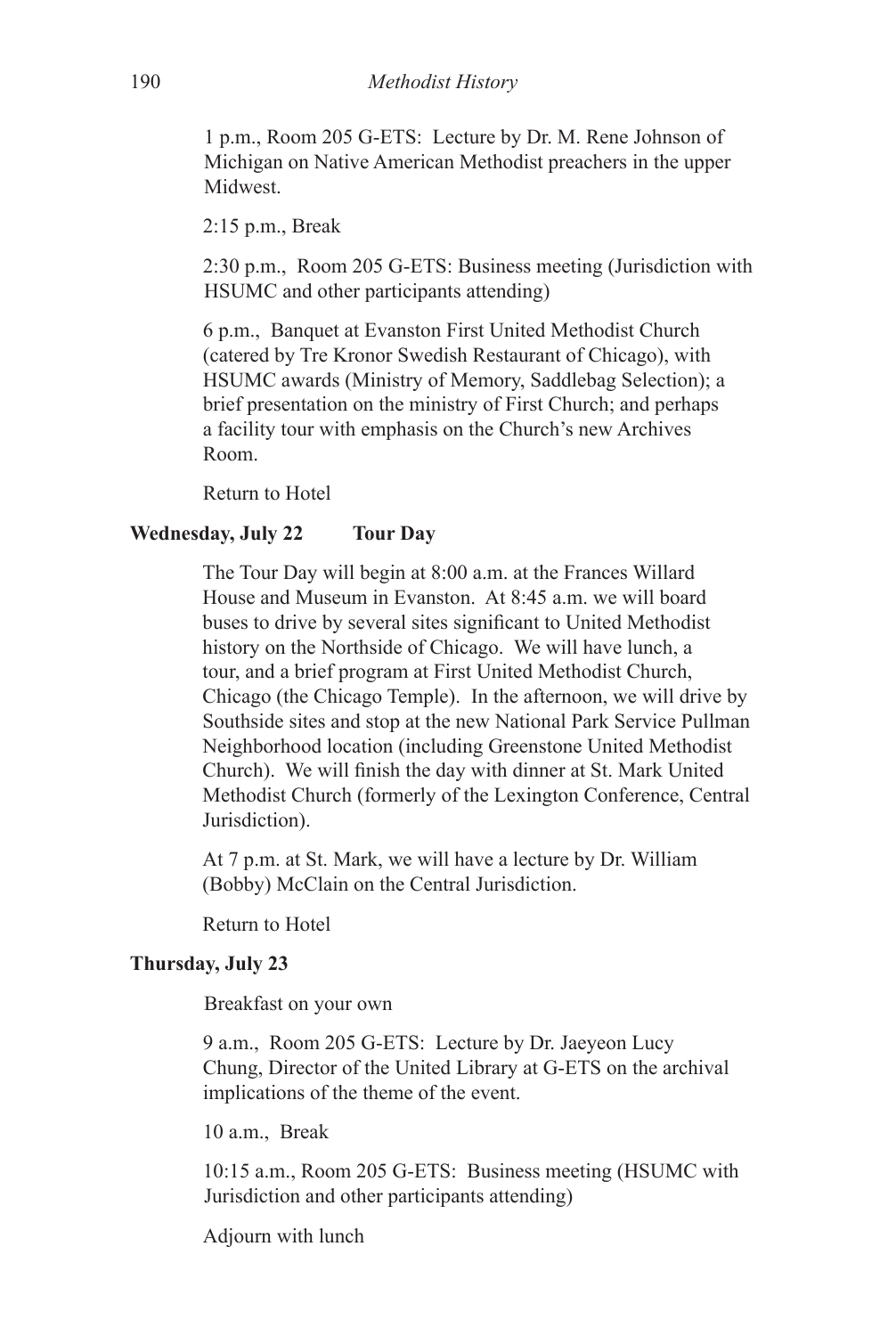# **Eighth Historical Convocation Accommodations**

The preferred accommodations for both the General Commission and the Historical Society/Jurisdiction Commission will be at the **Hilton Garden Inn**, 1818 Maple Avenue, Evanston, Illinois. The Hilton is in downtown Evanston, less than half a mile from Garrett-ETS (there will be a shuttle service), and convenient to the shopping and dining of a major metropolitan area. The cost will be somewhat higher than is traditional, particularly for the Jurisdiction, but the facilities are first-rate, with king size or two double beds, private bathroom, individual temperature controls and accessibility. The cost is \$149 per night plus tax, single or double occupancy (having a roommate will save you 50%). There is a \$10.00 surcharge for additional persons per room.

Those attending should make their own reservations by calling the hotel directly at 1-847-475-6400, toll free at 1-877-STAY-HGI, or online at www.evanston.hgi. com. Request the HSUMC ANNUAL MEETING block. A group booking code will be provided for those registering on line. The **deadline for hotel reservations is Friday, June 19, 2015**. *However, the latest date to adjust the number of rooms without charge to HSUMC is May 22, 2015. The earlier you reserve, the better. If you need to reserve between May 22 and June 19, please let me know at the number or e-mail below, so that we do not release your room.*

For those who are driving, there is a parking garage contiguous to the hotel, with parking for guests (\$13 per day). For those who are flying, O'Hare International Airport is the most convenient destination. Transportation from O'Hare will be provided by the host conference both for arrival and departure. Include requests for transportation on the registration form for the Convocation. Limited parking is available on campus. If you wish or need to drive to G-ETS, please indicate under "travel plans" on the registration form.

If you have special dietary, accessibility, or other needs, if you need suggestions for other accommodations, or if you have any other questions or concerns about accommodations, please contact Dan Swinson directly: Daniel Swinson, Vice President, HSUMC, and coordinator of local arrangements for the Northern Illinois Conference, e-mail: djswinson@wowway.com or t.methodist@sbcglobal.net; cell phone: 847-772-6915.

#### **Additional Tour Opportunity**

There will be an "add-on" opportunity to visit the newly-recognized Helenor Davisson Historic Sites in northern Indiana. Rev. Davisson, a Methodist Protestant, was the first woman ordained a deacon in the UM tradition (see www.gcah.org or the Fall, 2014, issue of *Historian's Digest*).

On Friday, July 24, the tour group will meet at the Trinity United Methodist Church, 107 E. Angelica St. Rensselaer, IN, at 11:00 AM Central time. Trinity is some 90 miles (two to three hours' drive) from Evanston. After an introduction, the tour will proceed to Helenor's grave site and two of the sites used by the Methodist Protestants for worship (Rosebud schoolhouse and a former MP church).

Lunch will be served in the former church (now a museum) at a modest cost, followed in the afternoon by a visit to the Alter stone house in which Helenor was ordained in 1866 and the Rev. John Alter grave near Remington.

Cars and drivers will be available, or you may drive your own vehicle. No charge for this event. For further information, please contact Richard Stowe at rastowe $\omega$ mstar.net or 765-759-9321.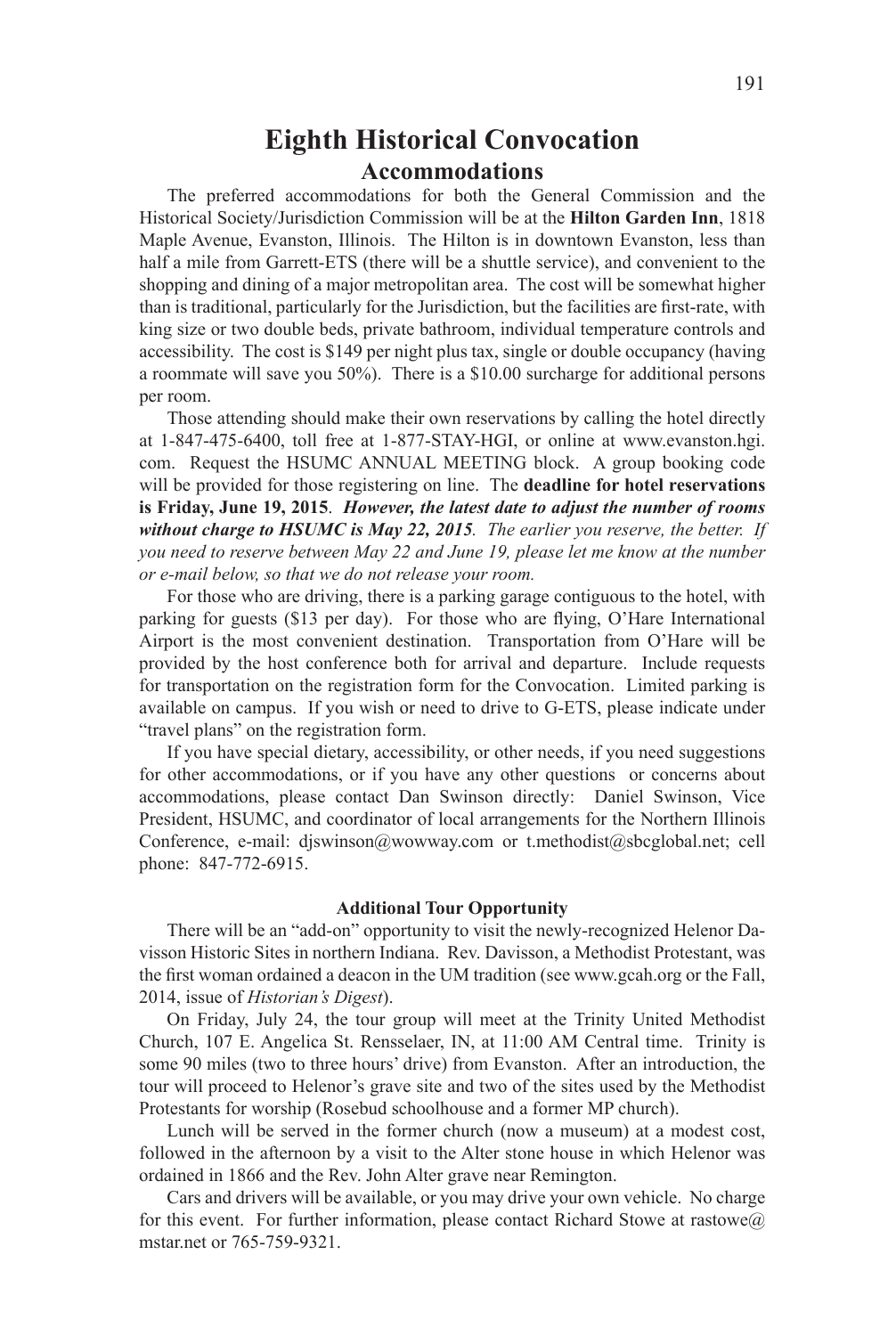# **Eighth Historical Convocation Registration**

(Please fill out separate form for each attendee)

| (as you wish it to appear on your name tag and registration list) |                      |  |  |
|-------------------------------------------------------------------|----------------------|--|--|
|                                                                   |                      |  |  |
|                                                                   |                      |  |  |
|                                                                   | E-mail <u>______</u> |  |  |
| <b>Annual Conference</b>                                          |                      |  |  |
| <b>Travel plans:</b>                                              |                      |  |  |
|                                                                   |                      |  |  |

**Special needs or requests:**

# **Event Costs**

| <b>Registration, all activities</b><br>(program costs, banquet, tour day, lunches, snacks, etc.) | \$175.00 |   |
|--------------------------------------------------------------------------------------------------|----------|---|
| <b>Registration minus Wednesday tour day</b>                                                     | \$135.00 | S |
| <b>Registration minus Tuesday banquet</b>                                                        | \$135.00 |   |
| Registration, minus tour day and banquet                                                         | \$85.00  |   |
| <b>Tuesday Banquet only</b>                                                                      | \$45.00  |   |
| <b>Wednesday Tour Day only</b>                                                                   | \$45.00  |   |
| Commuter rate per day<br>(lunches, snacks, staff)                                                | \$42.00  |   |
| <b>Total</b>                                                                                     |          |   |

**Make Checks Payable to:** The Northern Illinois Conference of The United Methodist Church (NICUMC).

**Send Registration and Payments to:** Trinity United Methodist Church, 605 West Golf Road, Mt. Prospect, Illinois 60056, attn. Dan Swinson. Questions, contact Dan Swinson at djswinson@wowway.com, or 847-772-6915.